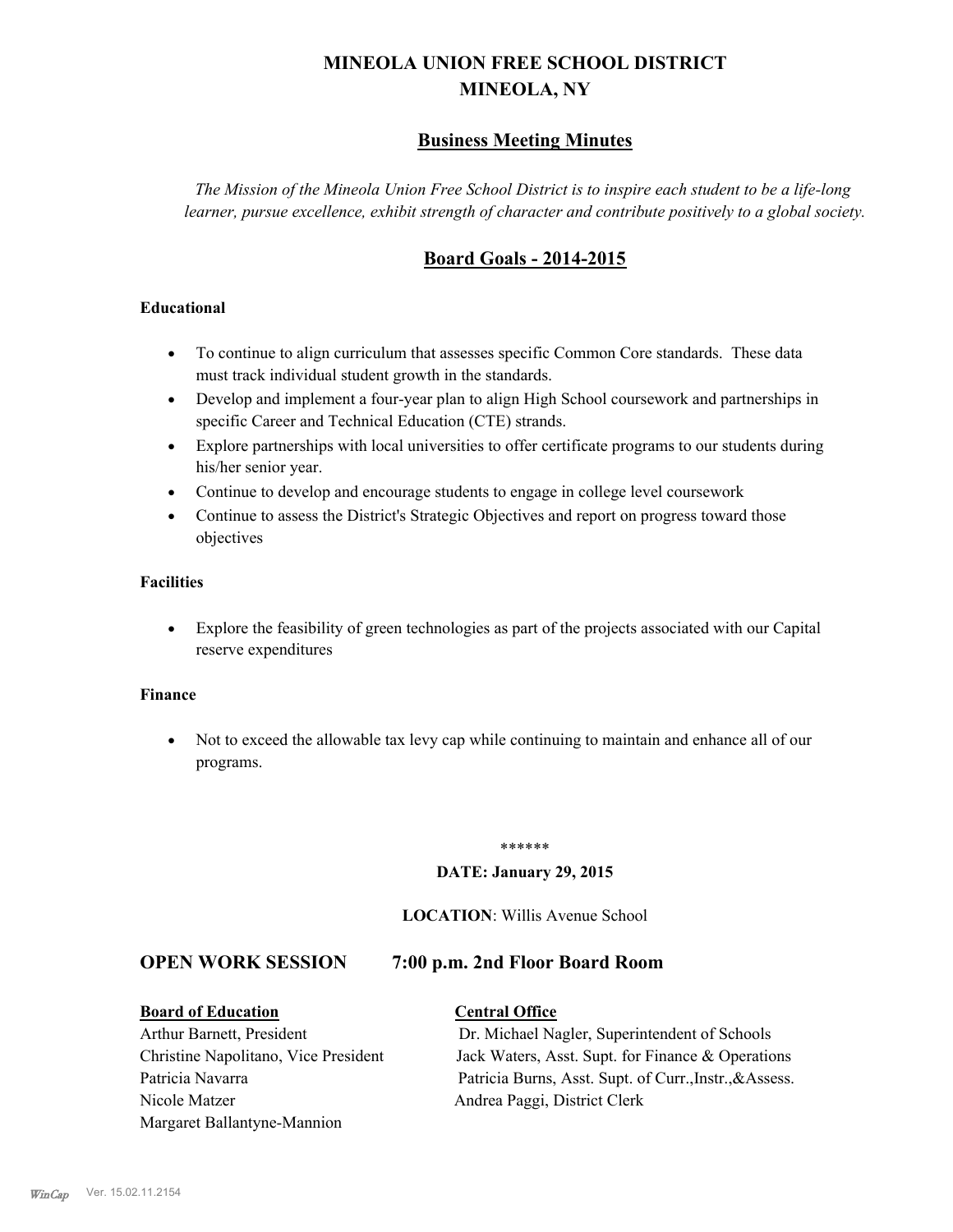#### **A. Call to Order - 7:00pm**

- **B. Pledge of Allegiance**
- **C. Reading of Mission** Artie Barnett
- **D. Moment of Silent Meditation**
- **E. Dais & Visitor Introductions**

#### **F. High School Student Organization Report**

Tonight's SO report was by Felicia Villa and Craig VandeStouwe. A report about the Fine and Performing Arts program at the High School was provided by Felicia. She reported that the 8th and 9th grade spring musical is "Fiddler on the Roof". The 11th and 12th grade will perform "Annie Get Your Gun" on March 27th and 28th.The leads in the play are Melissa Dunlop as Annie Oakley and CJ Asam as Frank Butler. Felicia stated that she is thankful for the Marching Bands new uniforms and stated that they are beautiful. The Marching Band will be performing in Disney during the February break. Jazz Night will take place at the High School on February 11th at 7:00pm. Brian Lewis, the owner of Lewis Music Store, will be working with the students during the day. Brian Lewis and his band, the New Vintage Orchestra, will be performing as well as the Middle School Jazz Band, the High School Band and the High School Jazz Ensemble. The High School will be hosting NYSSMA for performances by the Middle School, High School and other surrounding schools.

Craig reported that the SO 3rd Annual Mustang Olympics will take place in February; the date to be determined. He congratulated the two Intel Semi-finalists from the High School: Monika Dharia and Charlotte Ring. Reggie Carter Night was held at the High School on January 16th and many students, families and community members took part in this annual event. A team of students from the High School will be participating in the Science Bowl on Saturday 1/31. Also, on that day Mineola High School will be hosting the First Lego League Competition. According to Craig, many students were upset with the way in which the midterms were rescheduled due to the snow. It caused a great deal of stress and unhappiness. Craig stated that he would appreciate a rationale for how the rescheduling was done. Dr. Nagler advised Craig to direct those questions to the principal because the exam schedule was completed by the High School administration. Dr. Nagler also noted that this is the first time that Mineola has qualified for the Science Bowl. Craig stated that a five person team, including him would participate at the Cold Spring Harbor Lab. He stated that there was a very small window for registration and a small number of schools are chosen to participate. Dr. Nagler thanked Craig for participating in the Intel competition and representing the High School at the Science Bowl.

Next, Dr. Nagler introduced Mr. DeLuca to discuss the Middle School Drama Production "Bugsy Malone Junior". Mr. DeLuca reported that there is a cast of 145 and a crew of 25 students. He looks forward to performing the show in the brand new auditorium, which turned out beautiful. The performances will take place 2/6 at 7:30pm and 2/7 at 2:00pm and 7:30pm. Mr. DeLuca introduced Ann Marie Patalano to perform a song from, "Bugsy Malone Junior". The Board thanked Ann Marie for her performance and Mr. DeLuca for coming this evening.

## **G. BOE Reports**

#### **a. Comments from Board Trustees**

Margaret Ballantyne thanked Ms. Burns and Mr. Waters for taking the time recently for meeting with her and answering her questions. Dr. Ballantyne stated that she watched a webinar on Transgender students and stated that it was very informative. She is looking forward to the Lego League competition on Saturday.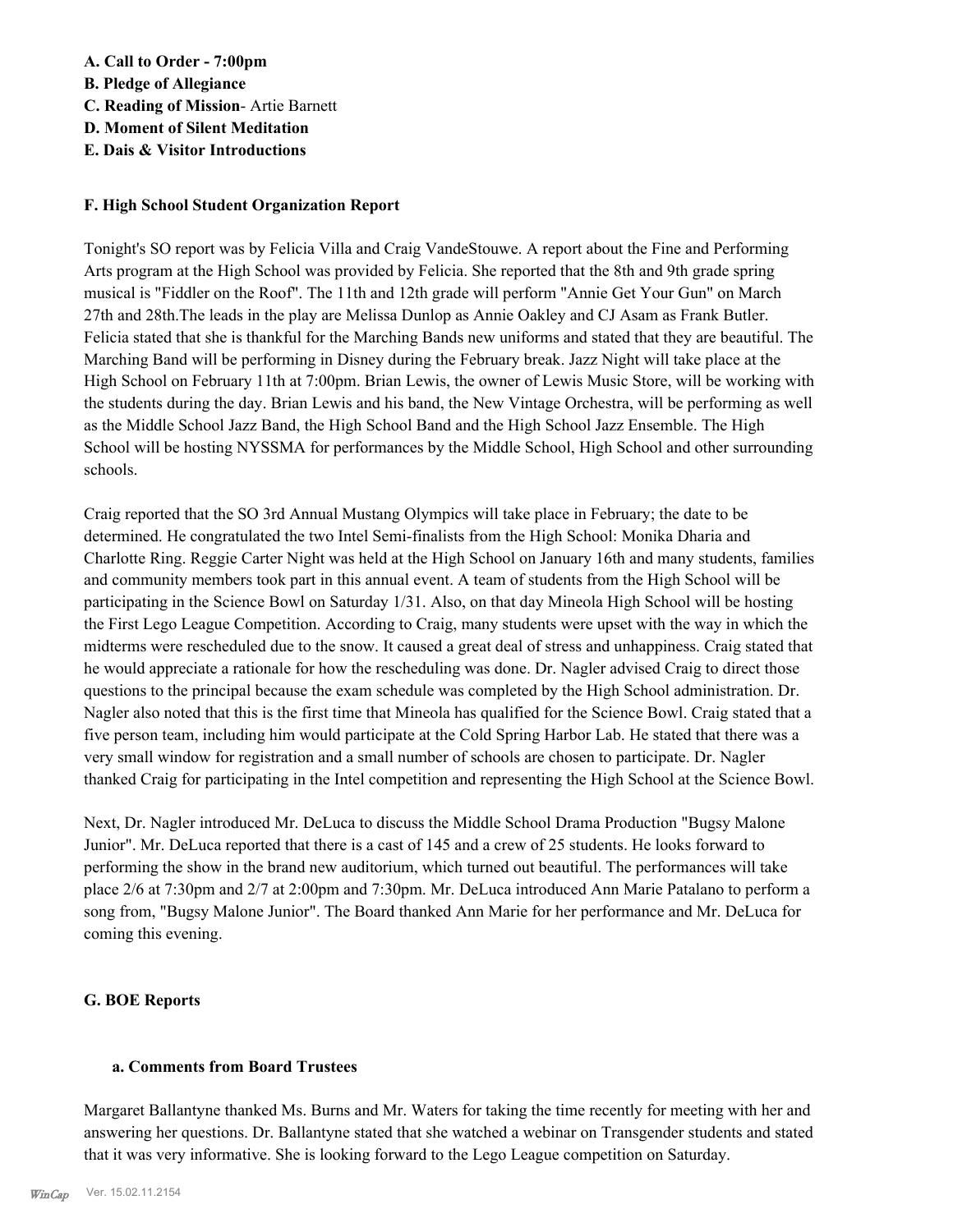Nicole Matzer is excited for the Mustang Stakes and for "Bugsy Malone Junior". She is looking forward to seeing the new auditorium.

Patricia Navarra stated that it was her first day back for classes at Hofstra. She reported that all that is going on at the High School is exactly what is needed for college.

Christine Napolitano is also looking forward to the Mustang Stakes and Bugsy Malone. She also looks forward to hearing how the students perform in the Science Bowl on Saturday.

#### **b. Comments from Board President**

Artie Barnett is looking forward to seeing Bugsy Malone in the new Middle School Theater. He stated that the Lego League Competition is going to be a challenge on Saturday. Mr. Barnett stated that he watched the State of the State address and speaking for himself, he sees the Governor's proposal that increased funding will be linked to basing 50% of teachers rating upon students test performance as a problem. He feels some cooperation from Albany will be helpful.

#### **c. Comments from Superintendent**

The Superintendent started by stating that he does not know how Mr. DeLuca is able to organize 145 Middle School students. It is not an easy task. Dr. Nagler thanked the Maintenance staff and Bus Drivers for all of their hard work during the storm. They worked hard to get the Schools clear and buses ready to pick-up students. He stated that safety is the primary concern during storms. He chose to open on-time Wednesday because he wanted to avoid inconveniencing families with a delayed opening. Dr. Nagler stated making decisions regarding snow days is his least favorite part of his job and no decision is made lightly. He let the Board know that a ball bearing blew in the fans at Meadow Drive causing smoke and a burning smell. The fire department came to the school and the repair was made quickly. Students were able to continue their day.

On Saturday, 1/31, the First Lego League Competition will be held at the High School. There will be 60 teams county wide participating as well as two of our teams. He expects a lot of excitement. Dr. Nagler thanked parents who have volunteered to assist during the competition. Some were required to take a test in order to be part of the judging. He also needed to take the test. Dr. Nagler, Mr. Gaven and Dr. Smith will be flying to Chicago on Sunday to take part in a two day APPLE event to which they were invited.

Dr. Nagler thanked the Board for allowing the District to purchase the new uniforms for the Marching Band. He added that we were able to purchase them very inexpensively from another District. Finally, Dr, Nagler stated that the dates for the two Special Board Meetings for Policy Review are 2/5 and 3/12 at 7:00pm.

#### **H. Old Business**

The Board members had no old business. Mr. Barnett had two items. Mr. Barnett suggested that the Board look at the possibility of moving the voting out of the school buildings for the Annual Election and Budget Vote. The Superintendent stated that no changes would be made for this year's vote and reminded everyone that two years ago, the District decreased the number of voting sites from four down to two. Mr. Barnett commented on the Policy meeting and stated that the District has reviewed the book of policies and rereviewed. This has been a long process and he looks forward to completing this task.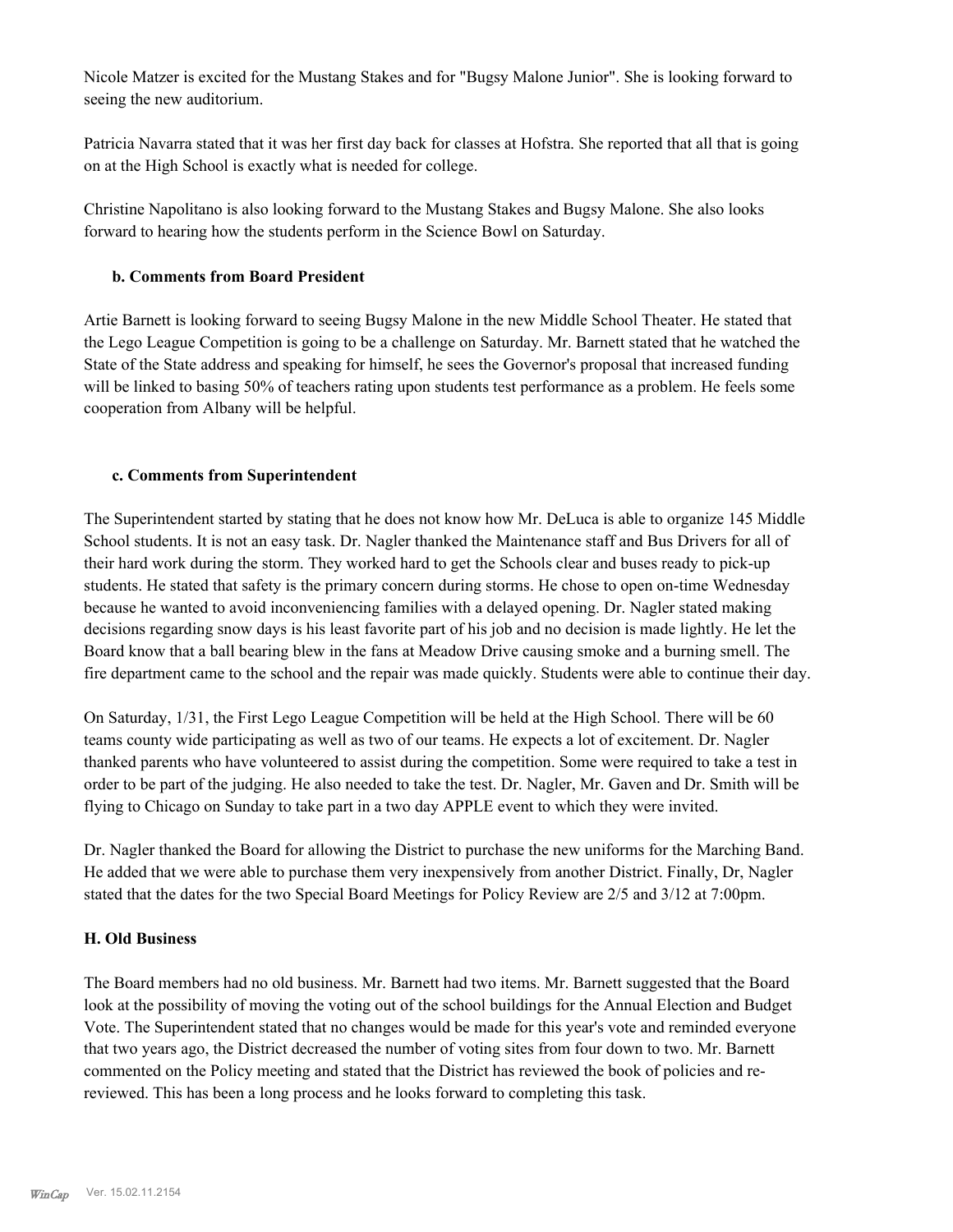#### **Approval of 2015-2016 School Calendar**

**RESOLUTION # 29 -BE IT RESOLVED** that the Board of Education of the Mineola Union Free School District approves the 2015-2016 school calendar.

**Motion:** Christine Napolitano **Second:** Nicole Matzer

Discussion: The Superintendent displayed the proposed calendar. The first day of school will be September 1st, which is before Labor Day. Teachers will report on August 31st for the Superintendent Conference day. Dr. Nagler explained that starting prior to Labor Day preserves the February break and allows for the Spring Breaks in March and April. Election Day, November 3rd, schools will be closed for staff and students. May 27th will be a Superintendent's Conference day. In this calendar there are 182 school days, 2 Superintendent Conference days, 2 built in snow days and 3 weather contingency days. Dr. Nagler added that this calendar is very similar to surrounding school districts and two districts chose to eliminate the February break. Mr. Barnett commented that Dr. Nagler has given much notice that this would be a challenging calendar. He stated that he is fully behind this calendar. There were no additional comments/discussion, so the Board was polled on the resolution.

| Yes: | Margaret Ballantyne   | No: | None |
|------|-----------------------|-----|------|
|      | Nicole Matzer         |     |      |
|      | Patricia Navarra      |     |      |
|      | Christine Napolitano  |     |      |
|      | <b>Arthur Barnett</b> |     |      |
|      |                       |     |      |
|      |                       |     |      |

**Passed:** Yes

#### **Accept donation**

**RESOLUTION #30 - BE IT RESOLVED** that the Board of Education accepts the donation of \$6000.00 from the Thomas and Jeanne Elmezzi Private Foundation to the Mineola Fine and Performing Arts Program for the purchase of musical instruments and makes an appropriation increase adjustment to Budget code: 2110-200-00-2400. .

**Motion:** Margaret Ballantyne **Second:** Christine Napolitano

Discussion: Dr. Nagler reported that this is the third year in a row that the Thomas and Jeanne Elmezzi Private Foundation has made a donation to the District. This is the first year that they have designated the Fine and Performing Arts program as the recipient. He stated that the District is very thankful for their generous donation. There was no additional discussion.

| Yes: | Margaret Ballantyne | No: | <b>None</b> |
|------|---------------------|-----|-------------|
|      | Nicole Matzer       |     |             |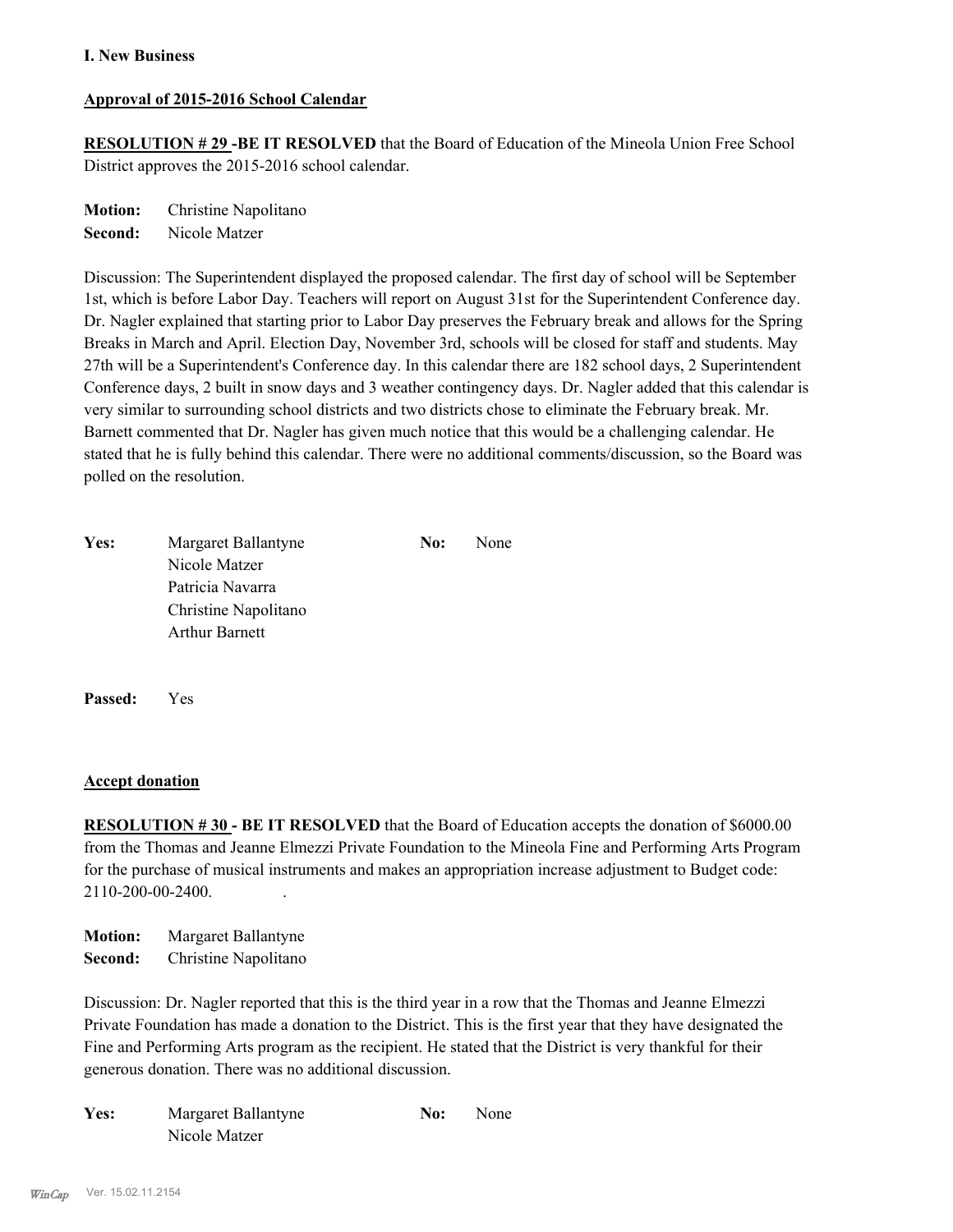Patricia Navarra Christine Napolitano Arthur Barnett

**Passed:** Yes

#### **Approval of CAP- Financial Statements**

**RESOLUTION # 31 -BE IT RESOLVED** that the Board of Education of the Mineola Union Free School District hereby accepts the Corrective Action Plan ("CAP") for the 2014 Audited Financial Statements by Nawrocki Smith and hereby instructs the Assistant Superintendent for Finance and Operations to file such a plan with the NYSED Office of Audit Services.

**Motion:** Patricia Navarra **Second:** Nicole Matzer

Discussion: Dr. Nagler stated that this is a very short Corrective Action Plan due to the fact that there were very few recommendations. He added that Mr. Waters answered point by point. There were no additional questions or comments.

| Yes: | Margaret Ballantyne   | No: | None |
|------|-----------------------|-----|------|
|      | Nicole Matzer         |     |      |
|      | Patricia Navarra      |     |      |
|      | Christine Napolitano  |     |      |
|      | <b>Arthur Barnett</b> |     |      |
|      |                       |     |      |

**Passed:** Yes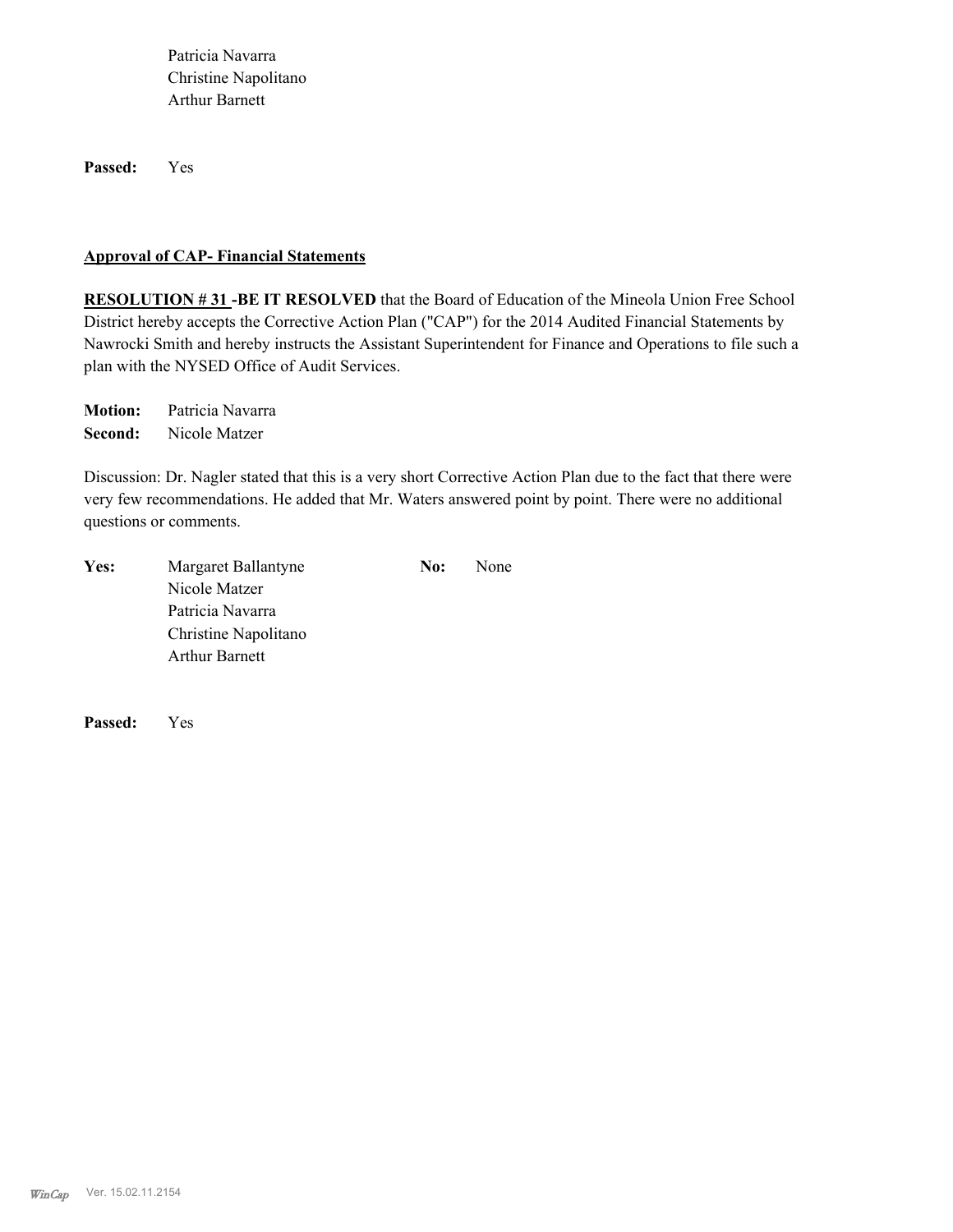#### **J. Consensus Agenda**

**RESOLUTION # 32- BE IT RESOLVED** that the Board of Education approves the consensus agenda items J.1.a. through J.5.a.2., as presented.

**Motion:** Christine Napolitano **Second:** Patricia Navarra

Discussion: Dr. Nagler commented that in the Consensus Agenda tonight, the Board must make the important decision of tenure for two teachers. He added that he highly recommends both of these individuals. Prior to the Board vote, there will be a brief presentation on each teacher.

Dr. Nagler invited Devra Small, principal of Hampton Street School, to come to the podium to make her statements. Ms. Small stated that she will first talk about Catherine Baker. She described Catherine Baker as a fabulous and compassionate teacher who has a gift of working with students to answer high level questions. Her work goes right to the heart of the Common Core Standards. Ms. Small related a story to illustrate Ms. Baker's compassion towards her students. Devra Small stated that she highly recommends Catherine Baker for tenure. Dr. Nagler stated that he met Catherine Baker about six years ago and she has made it through a leave replacement position, excessing and finally a teaching position. At their first meeting, a day before school was to begin; he asked if she would be interested in setting up a classroom with no guarantees that she would actually have the teaching position. Ms. Baker, an architect, said yes, set-up the room and wound up being the classroom teacher leave replacement for the entire year. Dr. Nagler compared tenure to a marriage, from which you don't want a divorce. He highly recommends Ms. Baker and hopes that she has a long career here.

Devra Small stated that the next teacher to be considered for tenure is Carmen Vazquez. She was the first teacher hired to do the Dual Language program. Ms. Vasquez helped design the program and is a real problem solver. Ms. Small stated that she has done many very good presentations for the parents. Ms. Small stated that it is very easy to follow along in Ms. Vasquez's class even if you don't know Spanish and it is amazing to see the students answering questions in Spanish. Ms. Small added that Ms. Vasquez is a very good teacher of literacy and she never sits still. Ms. Small highly recommends Carmen Vasquez for tenure. Dr. Nagler stated that he stole Carmen Vasquez from the city. At the time of her hire, the district had a very specific need of someone to spear head the development of the dual language class. He stated that we looked to Ms. Vasquez to lead in this program and it has been replicated at Meadow and Jackson. Dr. Nagler stated that the goal is to bring this program up to the 5th grade. He enjoys going to her class and hopes that Ms. Vasquez will stay for a long time. Dr. Nagler highly recommends Carmen Vasquez for tenure.

Mr. Barnett thanked Carmen Vasquez for spearheading the Dual Language program. He added that he feels that Catherine Baker's background as a architect is a perfect skill set for a teacher. There were no other comments so the Board was polled for Resolution #32.

Yes: Margaret Ballantyne **No:** None Nicole Matzer Patricia Navarra Christine Napolitano Arthur Barnett

**Passed:** Yes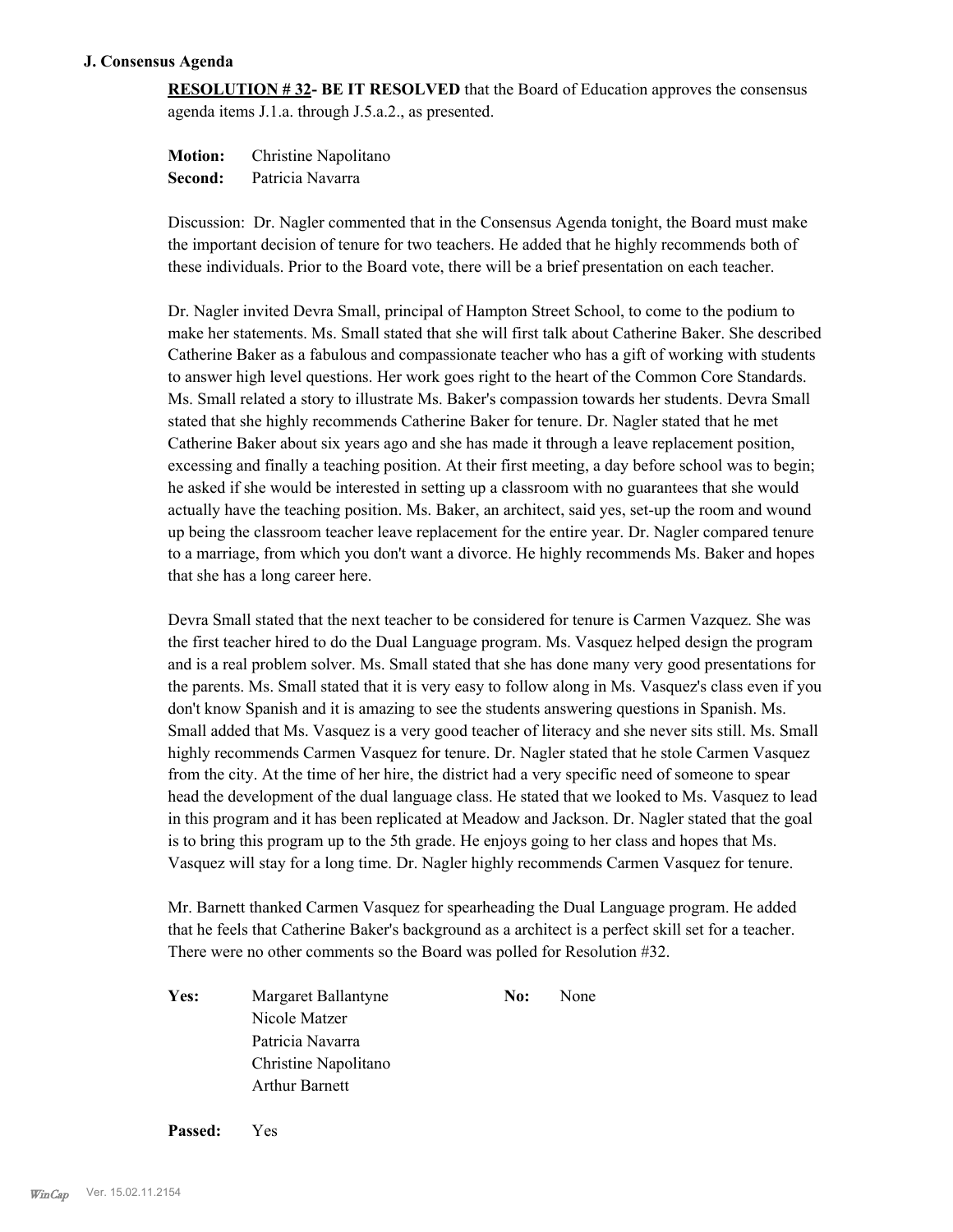#### 1. **Instruction**

- a. Resignation(s)
- That the Board of Education accepts, with regret, the resignation of Patricia Parendo, Elementary Teacher, for the purposes of retirement, effective June 30, 2015. 1.
- That the Board of Education accepts the resignation of Zelia D. Attaway, Permanent Substitute Teacher at Hampton Street, effective January 16, 2015. 2.
- b. Leave(s) of Absence/Child Rearing
- That the Board of Education grants a request to Kimberly Martino, for a Leave of Absence, for child-rearing purposes, using accumulated sick days, starting approximately June 8, 2015. 1.
- Appointment(S) Sub Teacher per diem c.

The Board of Education accepts the following individual(s) as Per Diem Substitute Teacher(s) for the current school year, at a daily rate of \$100.00 per day; and retirees at a daily rate of \$125.00 per day.:

EMPLOYEE NAME EMPLOYEE CERTIFICATION 1. Lisa A. Mangino Childhood Ed (1-6), SWD (1-6)

- d. Appointment(S) Perm Sub
- That the Board of Education approves the appointment of Lisa A. Mangino, to the position of Permanent Substitute Teacher at Jackson Avenue, effective February 1, 2015 to May 31, 2015. Salary: \$100 per day. 1.
- Appointment(S) Tenure e.

That the Board of Education approve the recommendation of the Superintendent of Schools to appoint the following Teachers and/ or Administrators to tenure:

| EMPLOYEE        | <b>TENURE AREA</b> | <b>EFFECTIVE</b> | <b>SCHOOL</b>     |
|-----------------|--------------------|------------------|-------------------|
| NAME            |                    | DATE             |                   |
| Carmen Vazquez  | Elementary         | 02/11/2015       | Hampton St School |
| Catherine Baker | Elementary         | 02/01/2015       | Hampton St School |

#### 2. **Instruction: Committee on Special Education**

a. That the Board of Education approves the CSE/CPSE/SCSE recommendations for programs and services for students with IEPs for the time period from 11/1/14- 12/31/14. Please be advised that all of the parents have received the student's IEP and a copy of their DUE process rights.

## 3. **Civil Service**

- a. Appointments
- That the Board of Education approve the appointment of Sandra Buzeta, to the position of part time Teacher Aide in the cafeteria at Jackson Avenue School to replace Donna Renda, effective February 2, 2015. Salary will be \$13.74 per hour on Step 1. 1.
- b. Leave(s) of Absence
- That the Board of Education grant a request to Mary Ann Marino, part time Greeter at Meadow Drive, for a Leave of Absence, effective January 19, 2015. Leave would be approximately six weeks. 1.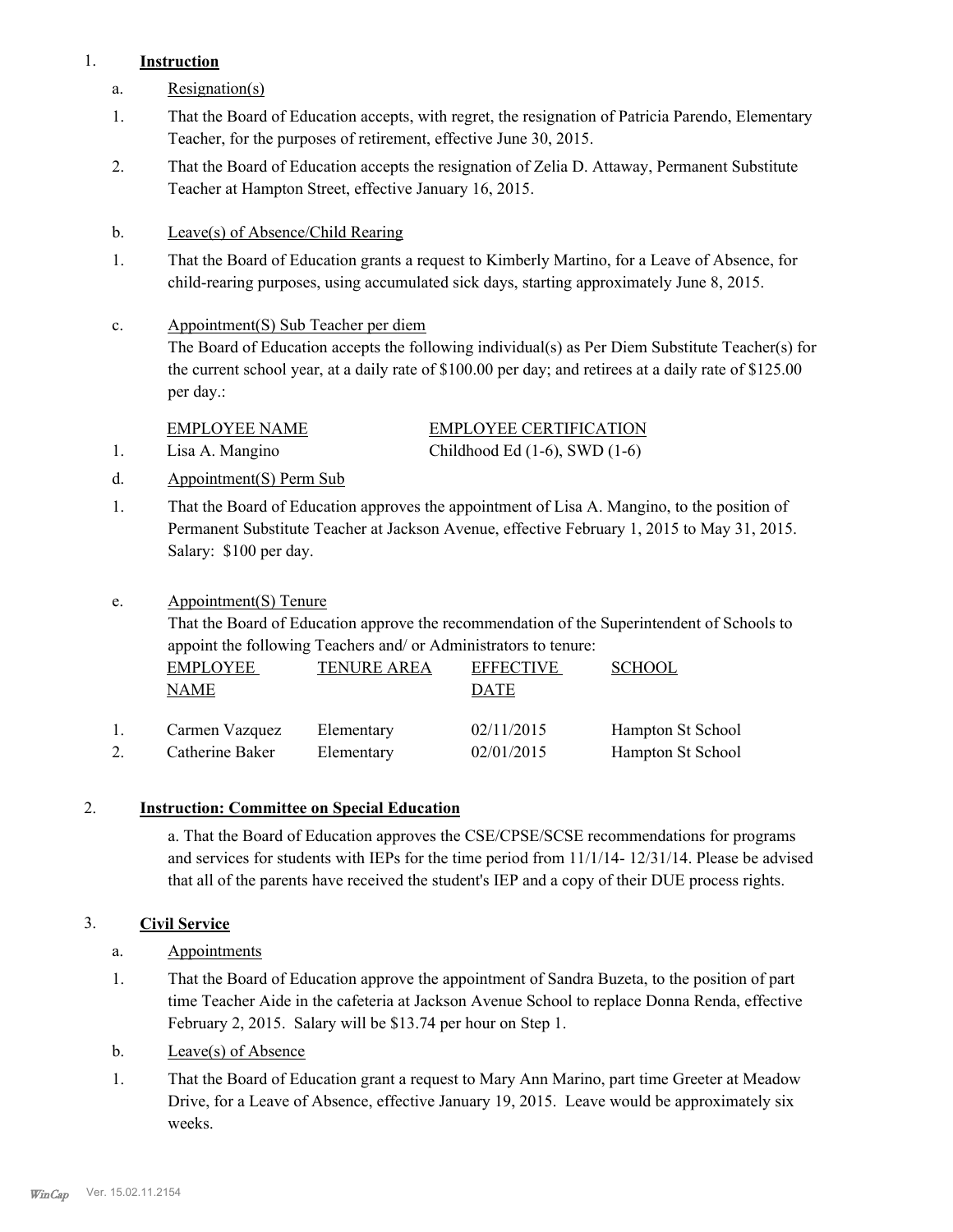- c. Leave(s) of Absence
- That the Board of Education approve a paid Medical Leave of Absence to Patricia Stichweh, Sr. Typist Clerk at the High School, due to surgery, effective January 26, 2015. Leave will be approximately six weeks. 1.
- That the Board of Education extend a paid Medical Leave of Absence to Eileen Turano, Teacher Aide, due to illness, effective January 7, 2015 through April 15, 2015. 2.
- That the Board of Education approve a paid Medical Leave of Absence to Terence Doyle, Maintainer, effective December 30, 2014, until further notice. 3.
- d. Leave Replacement
- That the Board of Education approve the appointment of Mary Ann Marino to the position of Clerical Leave Replacement for Patricia Stichweh, who is on medical leave, effective January 20, 2015. This position would be for approximately 6 weeks. 1.

#### e. Civil Service: Other

That the Board of Education approve a new position of Registered Professional Nurse to work on a full time basis with a special needs student. This position would be effective February 2, 2015. 1.

#### 4. **Business /Finance**

#### a. **Treasurer's Report**

1. That the Board of Education accepts the Treasurer's report for the period ending November 30, 2014 and directs that it be placed on file.

#### b. **Approval of Invoices and Payroll**

That the Board of Education accepts the Invoices and Payroll for the period ending December 31, 2014

| $A/P$ Warrant # 11 | December $3, 2014$ | \$1,303,886.87 |
|--------------------|--------------------|----------------|
| $A/P$ Warrant #12  | December 17, 2014  | \$1,956,526.17 |

#### **TOTAL EXPENSES \$ 3,260,413.04**

PAYROLL # 11 & # 12

| General | \$3,994,719.85 |
|---------|----------------|
| F Fund  | \$51,091.74    |

#### **TOTAL PAYROLL \$4,045,811.59**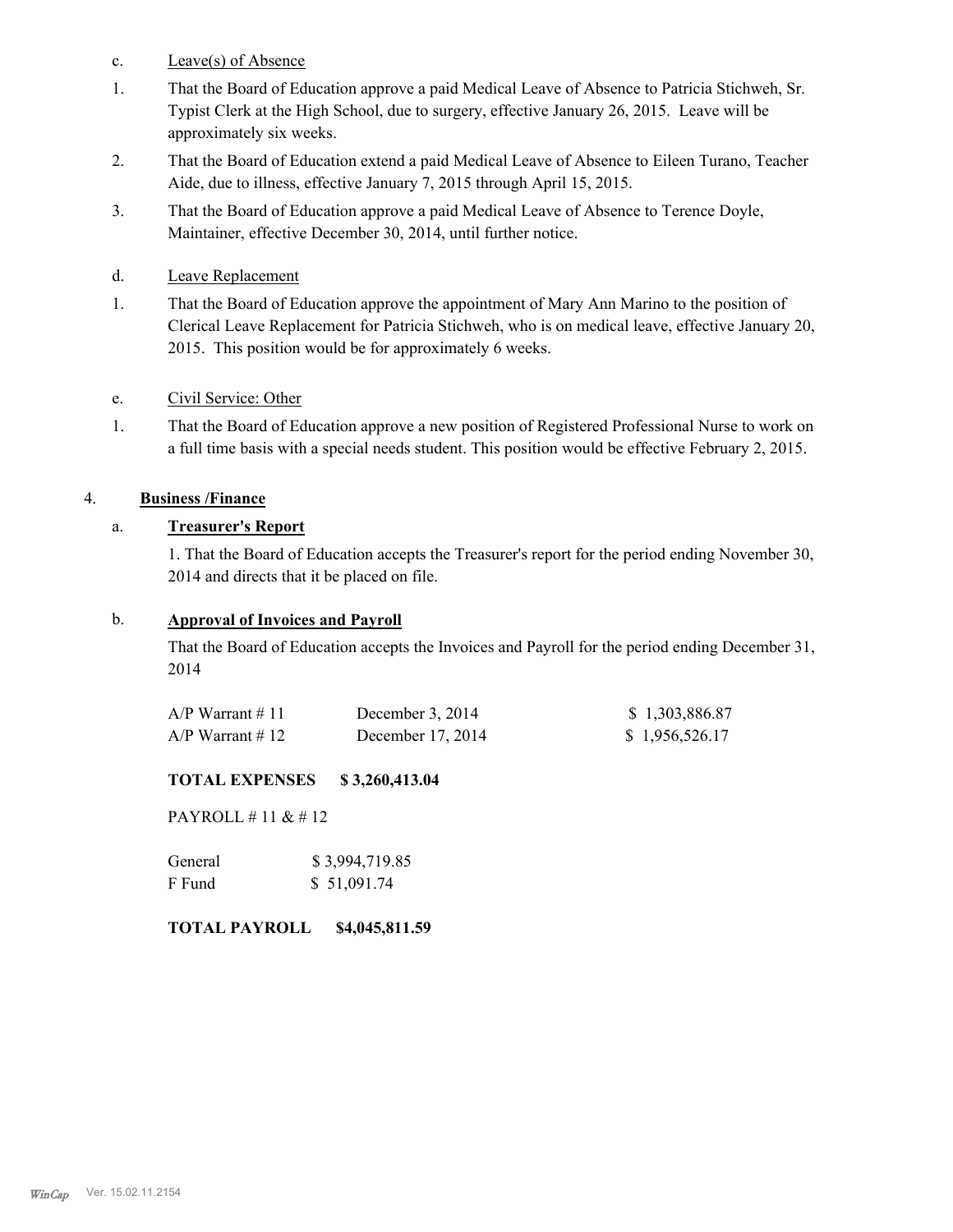#### 5. **Business/Finance: Contract Approvals**

a. That the Board of Education approves the following two Lease Agreements between the Mineola Union Free School District and Pitney Bowes:

1. Lease Agreement for Digital Meter Postage System (Central Office)- NYS Contract # PC 65205- Terms 51 months at \$300 per month

2. Lease Agreement for High School Mail System Machine- NYS Contract # PC 65205- Terms 51 months at \$700 per month

#### **Walk-On Agenda**

#### **Appointment of an Impartial Hearing Officer**

 **RESOLUTION # 33 - BE IT RESOLVED** that the Board of Education of the Mineola Union Free School District approves the appointment of James McKeever as the Impartial Hearing Officer for the impartial hearing related to the student, identification number: 111380001.

| <b>Motion:</b> | Margaret Ballantyne                                                                                       |     |      |
|----------------|-----------------------------------------------------------------------------------------------------------|-----|------|
| Second:        | Nicole Matzer                                                                                             |     |      |
| Yes:           | Margaret Ballantyne<br>Nicole Matzer<br>Patricia Navarra<br>Christine Napolitano<br><b>Arthur Barnett</b> | No: | None |

**Passed:** Yes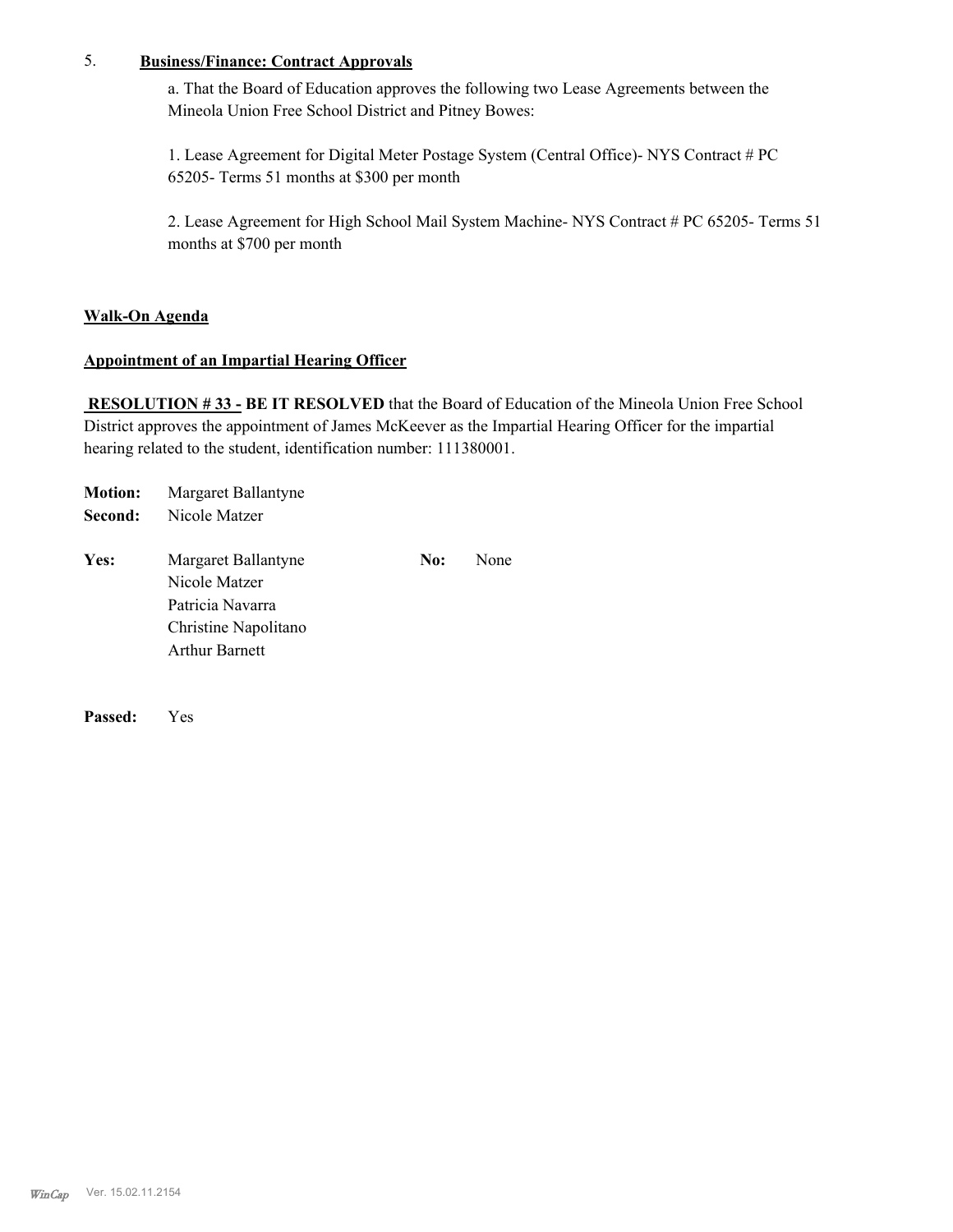#### **K. Superintendent's Report**

Superintendent of Schools' Reports for 1/29/15 Presentations:

#### 1. Turf Field Follow-Up

Dr. Nagler stated that Michael Mark, Architect is back tonight to answer some of the questions and concerns raised after his first presentation on 11/6/14. Mr. Mark stated that he will present some health and safety data, in-fill options as well as costs related to the project. Mr. Mark presented three in-fill options: "cool fill", plastic pellets and cork and corn husk pellets. The "Cool Fill" option reduces the surface temperature by up to 30% and provides an alternative to the traditional black crumb rubber in fill. The rubber infill receives a green coating. This technology has been around for 6-7 years and was originally used to address the field temperature. This in-fill is presently used at the Bethpage High School field and has worked well. Mr. Mark reported that the cost of this cool fill is approximately 20% more than the crumb rubber (approximately \$60,000 to \$70,000 up charge). Mr. Mark stated that there is not much of a track record for the other two options because they are not really being used at this time.

Mr. Mark presented some health and safety information that he found related to turf fields. He quoted from an article that Dr. Robert Hayashi, the Director of Pediatric Hematology and Oncology at St. Louis Children's Hospital, said "there is no scientific evidence to believe its true that there is a link to the fields and cancer". Dr. Hayashi went on to say "if you consider the other dangers of playing sports, like traumatic brain or bone and joint injuries, those risks far outweigh the risks of participating on a crumb rubber field". Mr. Mark also presented some additional data that there is not elevated health risks related to the crumb rubber in fill.

Mr. Mark discussed the long term replacement for a turf field. He stated that after ten years, the turf and infill would need to be replaced. drainage may remain after fine grading. Another issue that was raised after the last presentation was related to the concession stand. Mr. Mark presented a prefabricated option, which will save some money. These structures are precast in sections, delivered by flatbed trucks, set in place via a large crane, foundations are poured in place and they have flexible layouts. Mr. Mark stated that they are very easy to maintain.

Michael Mark next displayed the Hampton Street Floor Plan which includes a new all-purpose room/ cafeteria, a bus loop and two new classrooms. Mr. Mark also displayed some flexible furniture plan options for the cafeteria and the classrooms. He added that these furniture options are not put into an architecture plan. Mr. Mark concluded his presentation by stating that he highly recommends the turf field because of its benefits of reducing traumatic brain, bone and joint injuries. Mr. Mark asked the Board if there were questions or comments. Ms. Navarra asked for more information regarding the cork and husk infill. Mr. Mark stated that it would probably need to be replaced sooner but there are no studies available because this is not being used. Ms. Napolitano inquired if Bethpage is the only school using the cool fill and Mr. Mark stated that they are the only other local school using this option. Mr. Barnett stated that he is cynical about some of the studies based upon who is commissioning them. Mr. Mark also reported that his company worked on the Garden City fields and half were turf and half are grass. The grass fields are much more difficult to maintain. Dr. Nagler stated that the current situation of our fields is not working. Dr. Nagler stated that there are several issues to be considered. One of the major pros to having a turf field would be fewer injuries, but the risks of the turf field must also be a consideration. The Superintendent next tried to establish a time line for this project. He stated if by the February break decisions are made regarding the project and it is submitted to the State by April, there is currently a 24 week waiting period for approval of projects. This would take us to October and the project would be ready for bid in November. It is possible to do some on the work in the winter as long as the ground is not frozen; but realistically it probably would not be done until lacrosse season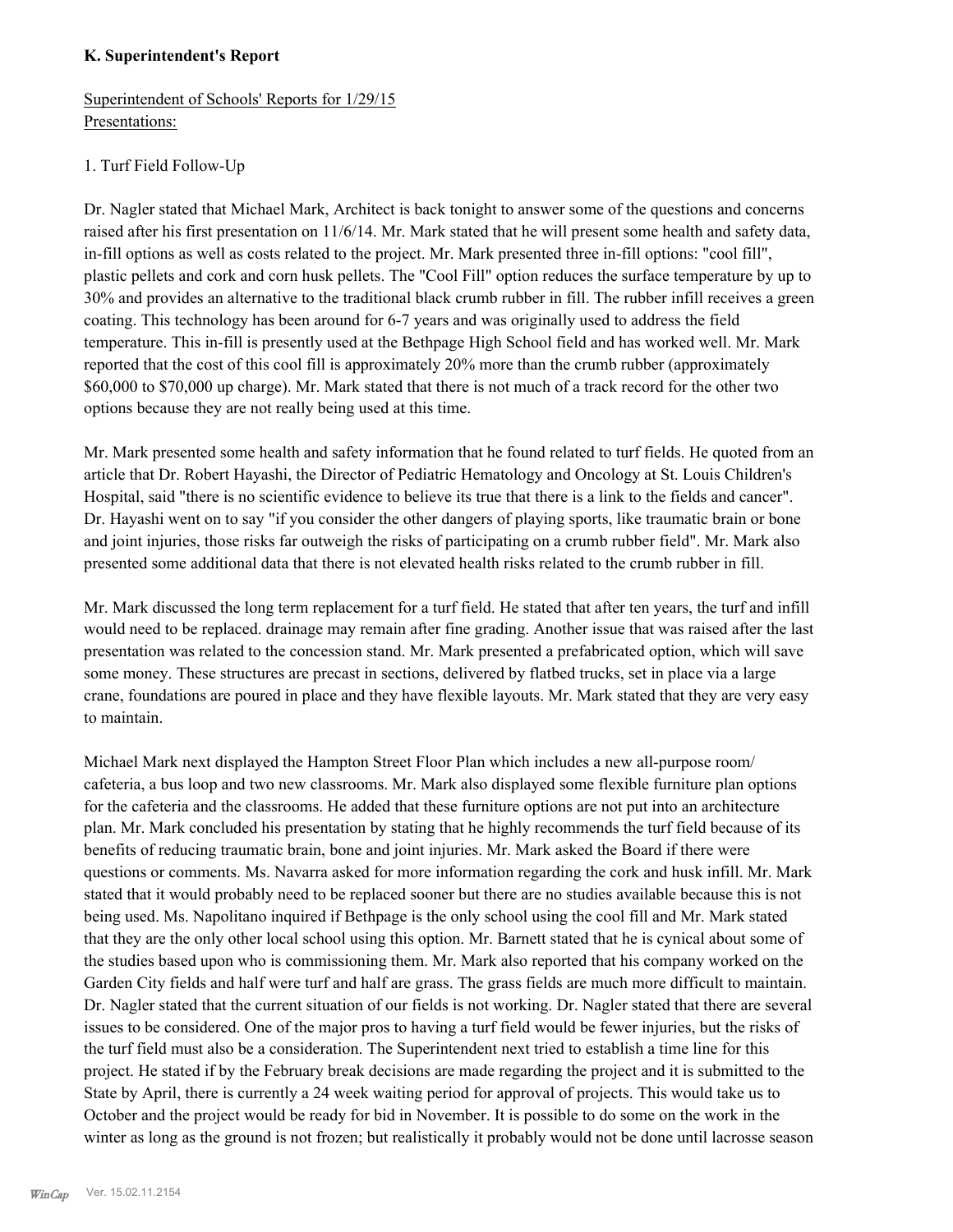(2016). The construction would take approximately six weeks. Dr. Nagler also asked Mr. Mark about the issue of the location of the bus loop that was raised at the last meeting. Mr. Mark stated that based upon the measurements, there is not a large enough clearance for the buses to turn on the block that was suggested. He stated the option that he presented with the bus loop in the front of the building is the most ideal. Dr. Nagler also asked about the cost of resurfacing the track at the High School. Mr. Mark stated the cost would be \$325,000 for a rubberized surface, which has a lifespan of 10- 12 years. He stated that this is approximately a 4 week project and the temperature must be at least 40 degrees. There was a question raised regarding the lighting on the walking track at Hampton and Mr. Mark stated that there could be lower fixtures on the light poles specifically aimed at the track. Mr. Barnett asked about the sound system and Dr. Nagler felt the current system is sufficient. Mr. Barnett also asked if it is possible to have some electrical outlets and Mr. Mark stated that they can be at the poles. Ms. Napolitano asked if the \$325,000 cost of resurfacing the track is just a basic cost. Mr. Mark stated it is but it will make the track much safer. The Board had no other questions, so Mr. Barnett moved to public comments.

#### Superintendent Comments

The Superintendent had no additional comments.

#### **L. Public Comments**

Mr. Barnett opened the floor to public comment. There were two parent/community members who had comments regarding the turf field. The first speaker asked about another in-fill option called Nike grind. The architect stated that he could look into this option for pricing. The speaker also provided the Board with some research that she printed out regarding turf field safety. The second speaker commented questioned the dimensions of the field presented by the architect and expressed his desire that this project be completed the right way. The Superintendent stated that the Board also wants to insure that the project is done correctly and doesn't want to rush or cut corners. Dr. Nagler stated that he will arrange a meeting between the Booster Club, Michael Mark and himself to come to some consensus on the turf field and get the timeline started on this project. There were no additional public comments.

#### **M. Executive Session Time: 8:50 p.m.**

At 8:50 pm, a motion was made for the Board of Education to go into Executive Session to discuss negotiations.

| <b>Motion:</b><br>Second: | Margaret Ballantyne<br>Christine Napolitano                                                               |     |      |
|---------------------------|-----------------------------------------------------------------------------------------------------------|-----|------|
| Yes:                      | Margaret Ballantyne<br>Nicole Matzer<br>Patricia Navarra<br>Christine Napolitano<br><b>Arthur Barnett</b> | No: | None |
|                           |                                                                                                           |     |      |